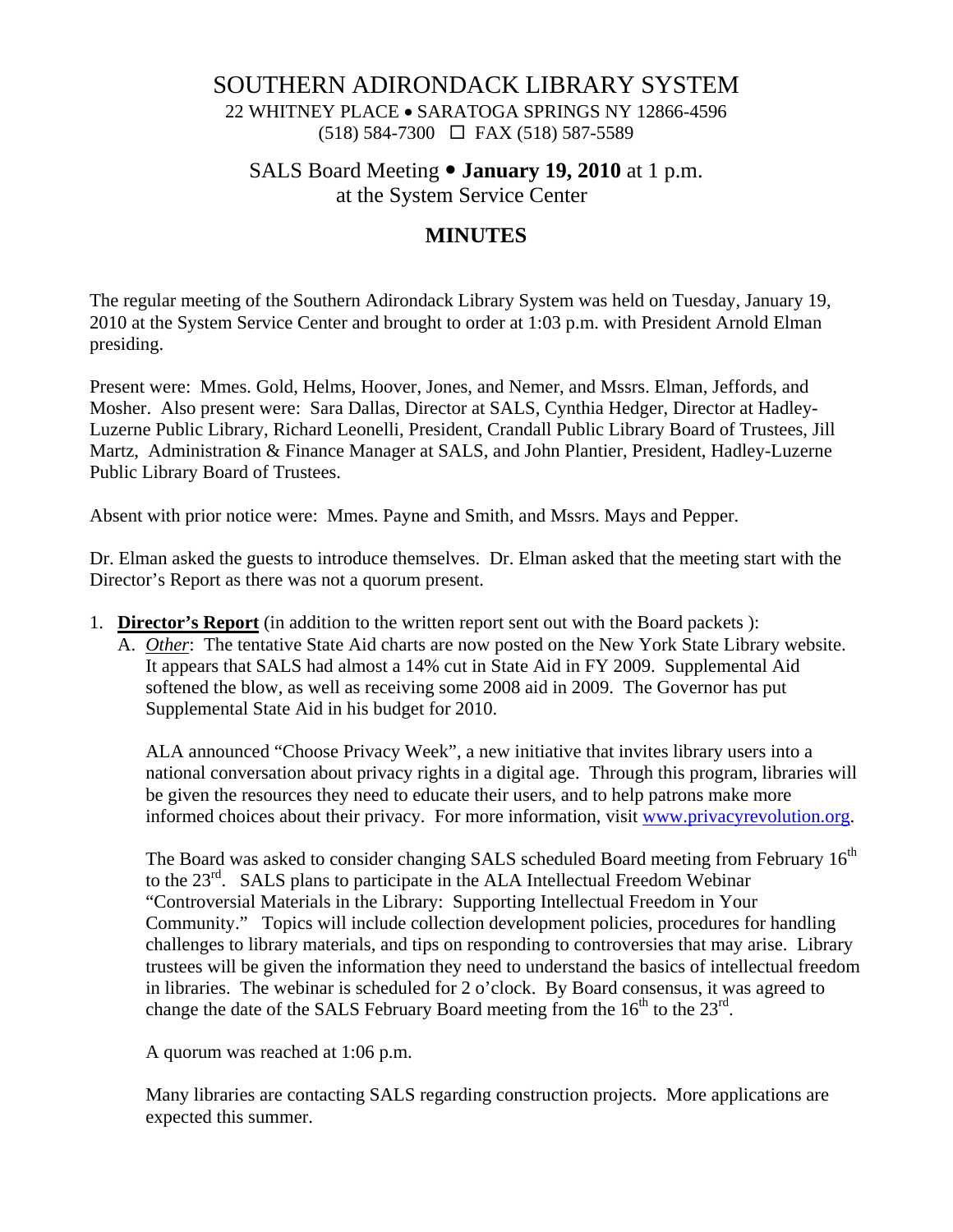Jennifer Ferriss is learning how to use the on-line Summer Reading Program Registration. She will share her impressions about the program. A decision will be made about participating in the FY 2010 program.

Jill Ryder will be working with Literacy New York Greater Capital Region on the "Read Run." The Run will be held on Sunday, June  $13<sup>th</sup>$ . SALS will help with the promotion.

Tuesday, March  $2^{nd}$  is New York State Legislative Advocacy Day. It is very important that libraries be seen and heard. Appointments will be made with our legislators. More details to follow.

The Board will be asked to approve two LSTA grants; one is for the Summer Reading Program, and the other is for a two-year invitational grant (\$11,400 per year) to assist SALS libraries in improving services to patrons. The grant will help library staff deal with the diverse groups of people who use the library daily. There will be speakers and workshops on security issues, working with outreach populations, community partnerships, customer service, coping skills, and other topics, as well as networking with community groups and agencies.

Dorothy Scoville, a retiree, passed away last week. Her memorial service is Wednesday, January 20, at 1:30 p.m.

B. *Joint Automation Report*: There will be a toll free number to reach the JA staff. It is not yet operational.

Tim McDonough, Director at the Waterford Public Library, was appointed Chair of the Joint Automation Council, and Barbara Germain, Director at the Johnstown Public Library, was appointed Vice Chair at the January meeting of the Joint Automation Council.

The Policy Committee will meet to discuss Computer Workstation issues later this month.

2. **Approval of Board Meeting Minutes of November 17, 2009**: Dr. Elman asked if there were any changes or corrections to the minutes of the November 17, 2009 meeting. Hearing none, he declared the minutes approved as presented.

#### 3. **Treasurer's Report and Monthly Budget Reports for November and December; warrants**: Mrs. Nemer moved, seconded by Mrs. Gold, that receipt of the November and December Treasurer's and Monthly Budget Reports be acknowledged, and that they be filed for audit. Motion carried. Warrants #2009-38 through 2009-43, A09-21 through A09-24, and TA09-25

through TA09-29 were available for Board perusal (copy attached to the Official Minutes).

## 4. **Committee Reports**:

## A. *Audit & Finance*:

- B. *Building*: A handicapped access door has been installed. A new, larger heater for the Ladies' Room will be installed. Under consideration are motion detector lights in the bathrooms and possibly energy efficient front doors and entryway.
- C. *Bylaws Committee*:
- D. *Central Library Aid and Services*: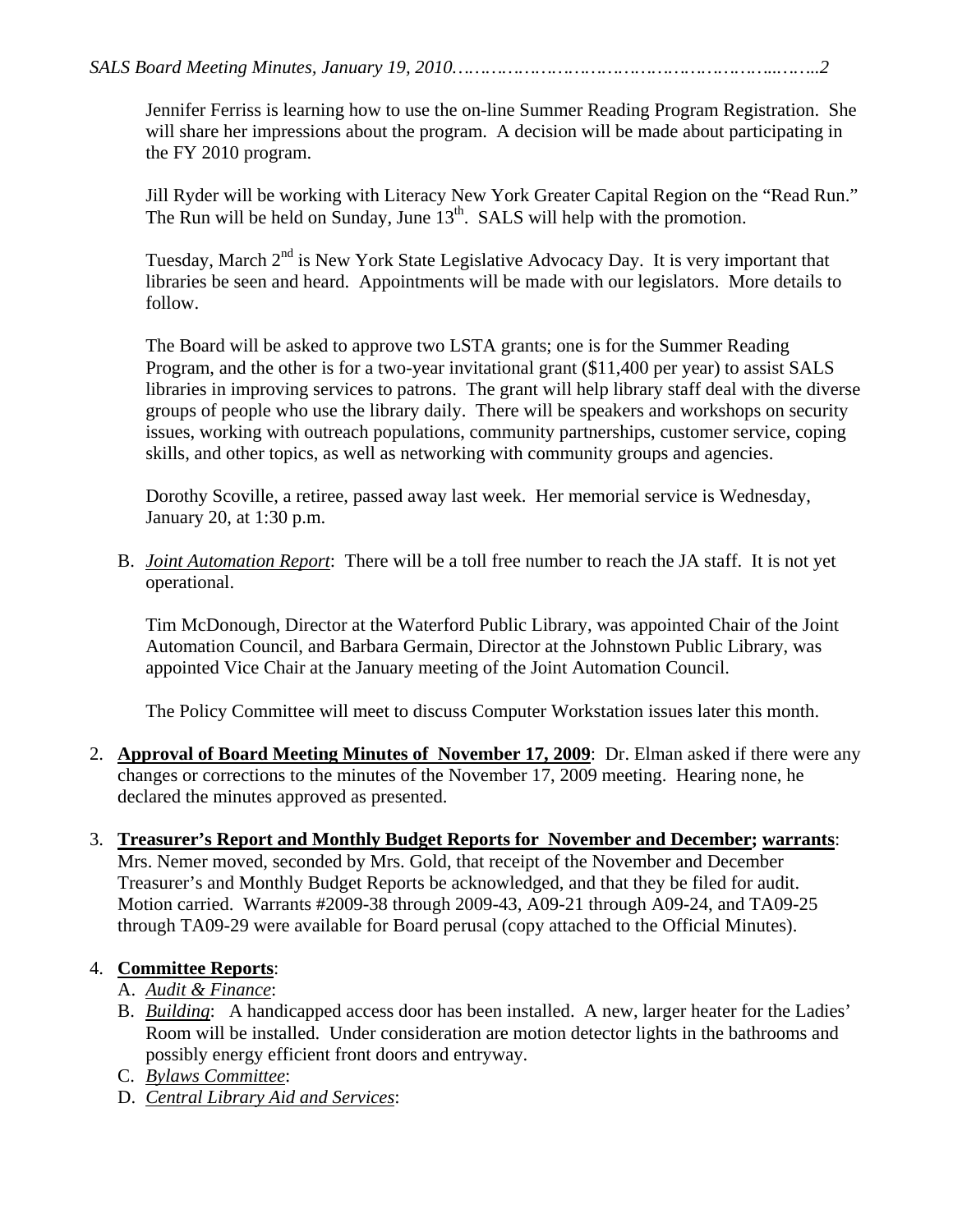E. *County Aid Coordinators*: Warren County aid was cut 50% to \$25,000. Hamilton County aid is \$12,000, no aid is received from Washington County, and Saratoga County aid remains at \$34,000.

Rich Leonelli, President of the Board of Trustees of Crandall Public Library, asked SALS Board to consider what Crandall Public Library does as the Central Library when adjusting the Warren County aid distribution. He feels that everyone should share in the reduction. He also suggested member libraries going to the County Board meetings during the year and reminding them of the services libraries provide to their constituents. Mrs. Gold also suggested member libraries sending "Thank You" notes to State and County officials for current and past support.

- F. *Library Services:*
- G. *Personnel*:
- H. *Trustee Nominating*:

## 5. **Unfinished Business**:

## 6. **New Business:**

- A. *SALS 2009 Budget and NYS Budget Cuts*: SALS had almost a 14% cut in State Aid in FY 2009. Supplemental Aid softened the blow, as well as receiving some 2008 aid in 2009. The Governor has put Supplemental State Aid in his budget for 2010.
- B. *SALS 2010 Budget Amendment:* Reduce County Aid income and expense by \$28,500 due to reduction in Warren County Aid.
- C. *Approve appointment of Mary Ann Hunter to the JA Council:* Mary Ann Hunter from the Saratoga Springs Public Library has agreed to serve on the Joint Automation Council for another term. Mrs. Nemer moved, seconded by Ms. Hoover, that Mary Ann Hunter be appointed to the Joint Automation Council for a second term to expire 12/31/2012. Motion carried.
- D. *Review Whistle Blower Policy:* The proposed Whistle Blower Policy was discussed. By Board consensus, it was decided to send the policy to SALS' attorney with questions regarding anonymous complaints and any language changes necessary.
- E. *Suggested Change of February Meeting Date from the 16<sup>th</sup> to the 23<sup>rd</sup>: It was suggested to* change the SALS Board meeting date from the  $16<sup>th</sup>$  to the  $23<sup>rd</sup>$  to take advantage of a webinar on "Controversial Materials in the Library: Supporting Intellectual Freedom in Your Community." The webinar is scheduled for 2 p.m. on the  $23^{rd}$ . Mrs. Helms moved, seconded by Ms. Jones, that the SALS Board meeting date be changed to the 23<sup>rd</sup>. Motion carried.
- F. *Approval of the 2010-2012 LSTA grant proposal abstracts:* The LSTA Grants were previously discussed; one is the Summer Reading Program, and the other is for a two-year invitational grant to assist SALS libraries in improving their services to patrons. The grant will help library staff deal with the diverse groups of people who use the library daily. There will be speakers and workshops on security issues, working with outreach populations, community partnerships, customer service, coping skills, and other topics, as well as networking with community groups and agencies. Ms. Hoover moved, seconded by Mrs. Nemer, that both LSTA grants be approved. Motion carried.
- 7. **Directors Council Report:** Cynthia Hedger, Director at the Hadley-Luzerne Public Library, spoke in the absence of Marie Ellsworth, the Directors Council liaison to SALS Board**.** The Directors are looking at a product that will help adults and children learn. Also discussed was the Patron ID Policy which uses the patron's driver's license number instead of the social security number. This causes a problem with self-checks at the library, but it is being worked on by the JA staff and Polaris.